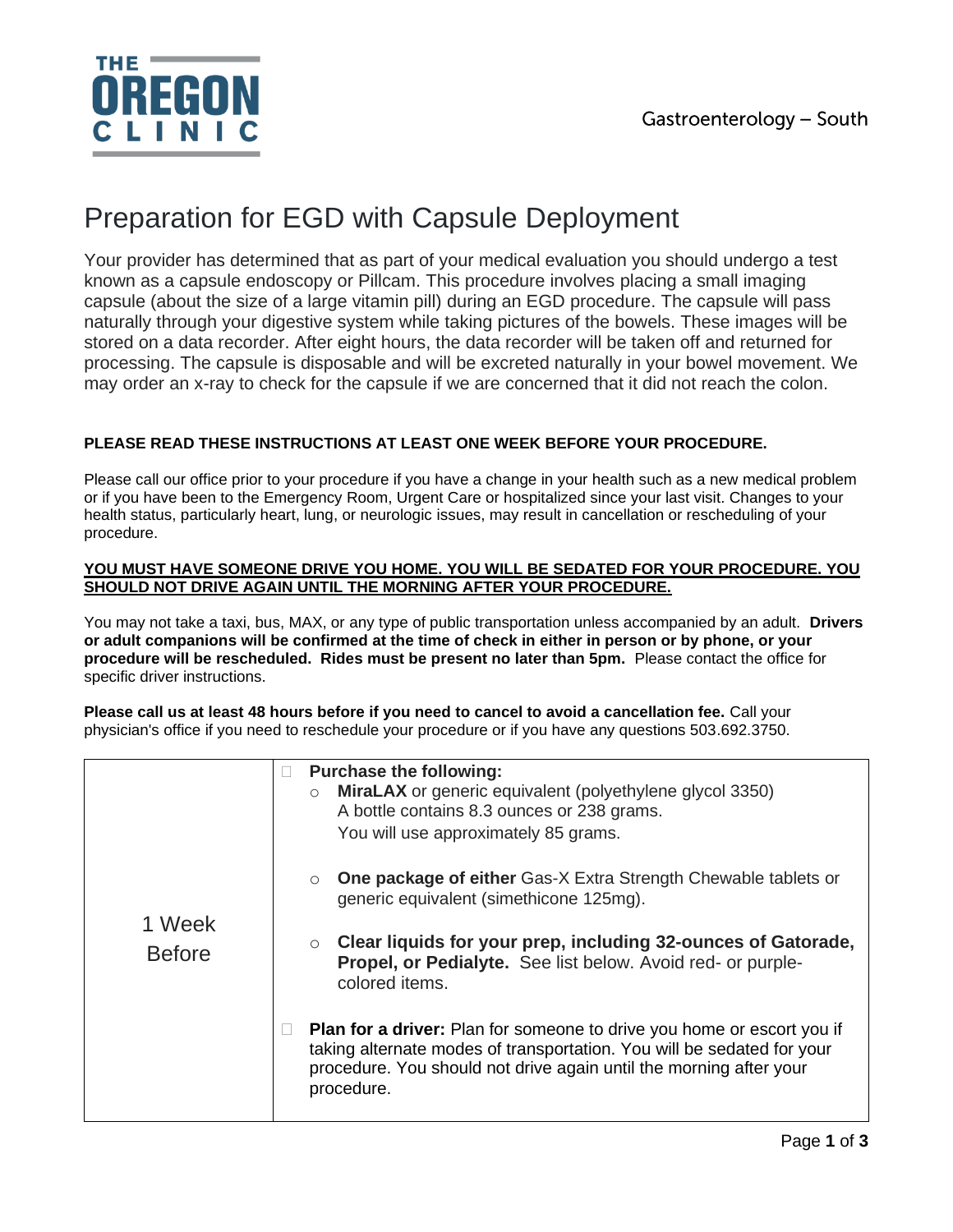|                                               | □                  | If you are diabetic and/or taking prescription blood thinning<br>medication, refer to handout. If you did not receive this handout,<br>contact our office.                                                         |
|-----------------------------------------------|--------------------|--------------------------------------------------------------------------------------------------------------------------------------------------------------------------------------------------------------------|
|                                               |                    | Stop taking the following:<br>$\circ$ Iron pills or multivitamins with iron<br>o Fish oil supplements                                                                                                              |
|                                               | $\mathbf{L}$       | <b>Stop eating</b> any visible seeds, nuts, berries, tomatoes, and<br>multigrain breads.                                                                                                                           |
| 1 Day<br><b>Before</b>                        | $\Box$             | No tobacco products                                                                                                                                                                                                |
|                                               | $\Box$             | Start a clear liquid diet after lunch, avoiding solid foods, milk, chewing<br>gum or alcohol. List of clear liquids below.                                                                                         |
|                                               |                    | 6pm, mix five (5) capfuls of MiraLAX powder in 32 ounces of                                                                                                                                                        |
|                                               | $\circ$<br>$\circ$ | Gatorade, Propel or Pedialyte.<br>Drink an 8-ounce glass every 15-20 minutes until all of it is gone.<br>Bowel movements usually occur within three hours of starting prep<br>but may take longer.                 |
|                                               | $\mathbf{L}$       | You may continue to have clear liquids.                                                                                                                                                                            |
| Day of<br>Procedure-<br><b>Before Arrival</b> | $\Box$             | 4 hours prior to your arrival time, please stop all clear liquids. Have<br>nothing else by mouth except what is listed below (crucial medications<br>and Gas-X).                                                   |
|                                               | $\Box$             | 2 hours prior to your arrival time, do not take any other medications.                                                                                                                                             |
|                                               | $\Box$             | 30 minutes prior to your arrival time, chew three Gas-X Extra<br>Strength (simethicone) tablets.                                                                                                                   |
|                                               |                    | Wear loose-fitting, comfortable clothes; two-piece outfit is preferable.<br>Wear a light-weight shirt under any heavier clothing. We will be placing a<br>sensor belt around your abdomen/waist.                   |
| Day of<br>Procedure-<br><b>After Arrival</b>  | u                  | After you arrive, our nurse or medical assistant will review the test,<br>consent form, and the instructions you will follow over the 8-hour<br>capsule procedure.                                                 |
|                                               |                    | Same day return appointment time will be set. You will return to the<br>same location for a 10-minute visit to disconnect the recorder and<br>remove the sensor belt. You will need a driver for this appointment. |